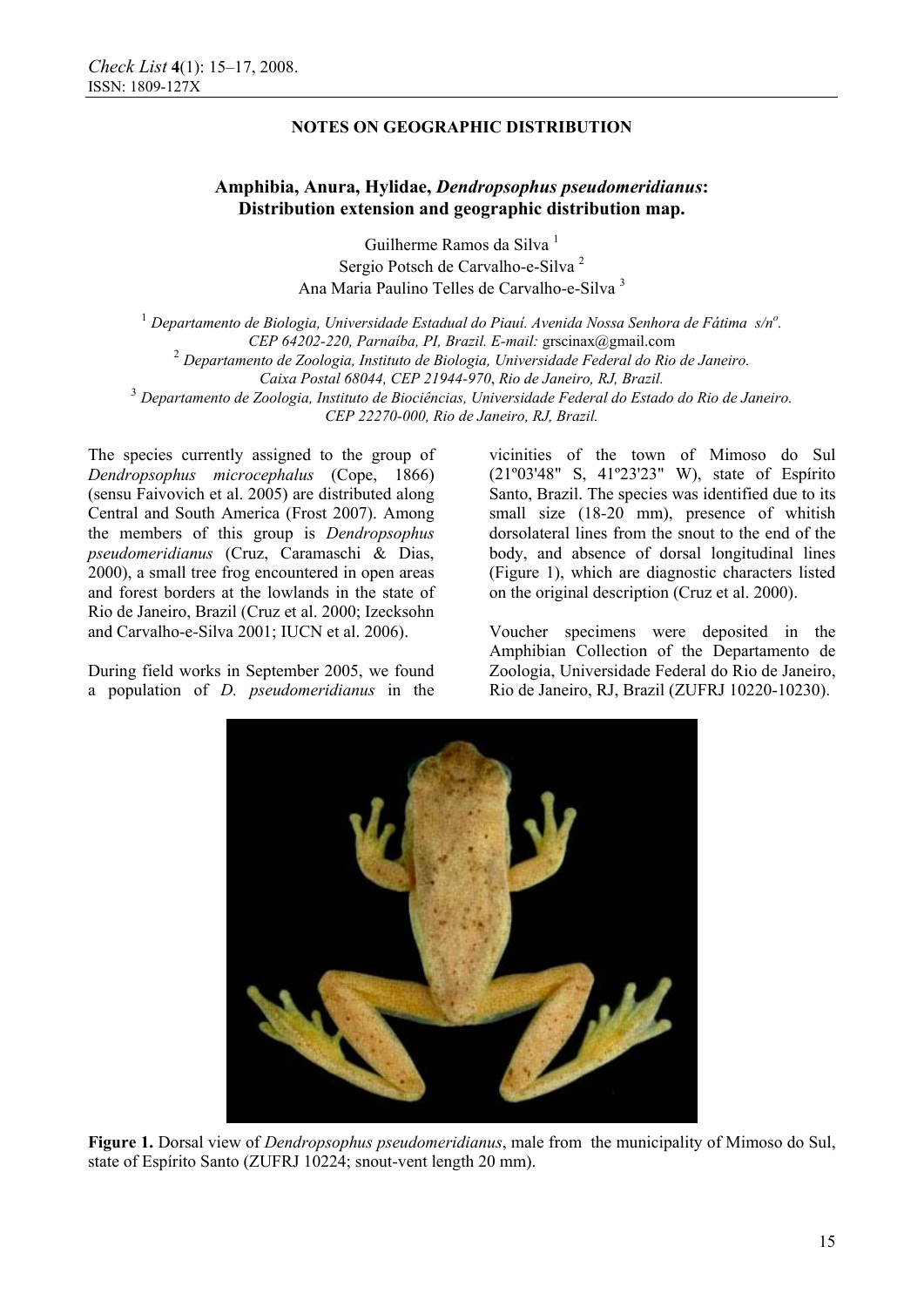## **NOTES ON GEOGRAPHIC DISTRIBUTION**

According to (Cruz et al. 2000) the northern limit of the species occurrence was the municipality of Araruama, state of Rio de Janeiro. Our record extends the distribution of *Dendropsophus pseudomeridianus* in approximately 222 airline km NW and also up to 279 m a.s.l. (Figure 2).

Other species calling in the same ponds where *Dendropsophus pseudomeridianus* was found were *D. bipunctatus*, *D. decipiens*, *D. elegans*, *Hypsiboas albomarginatus*, *Scinax alter*, *Phyllomedusa burmeisteri*, *Leptodactylus spixii,*  and *L. ocellatus*. Frogs were calling in temporary ponds at open areas near rural residential areas.



**Figure 2**. Distribution map for *Dendropsophus pseudomeridianus*. Municipality of Seropédica, type locality (red dot); municipality of Rio de Janeiro, Jacarepaguá (green dot); municipality of Saquarema (blue dot); municipality of Araruama (black dot), all localities in the state of Rio de Janeiro; new record for the municipality of Mimoso do Sul, state of Espírito Santo (star).

———————————————

#### **Acknowledgements**

The authors thank Daniel Ramos da Silva for the hospitality and lodging in the locality of study; Ulisses Caramaschi (Museu Nacional, UFRJ), an anonymous referee, and the Area Editor for valuable suggestions and corrections.